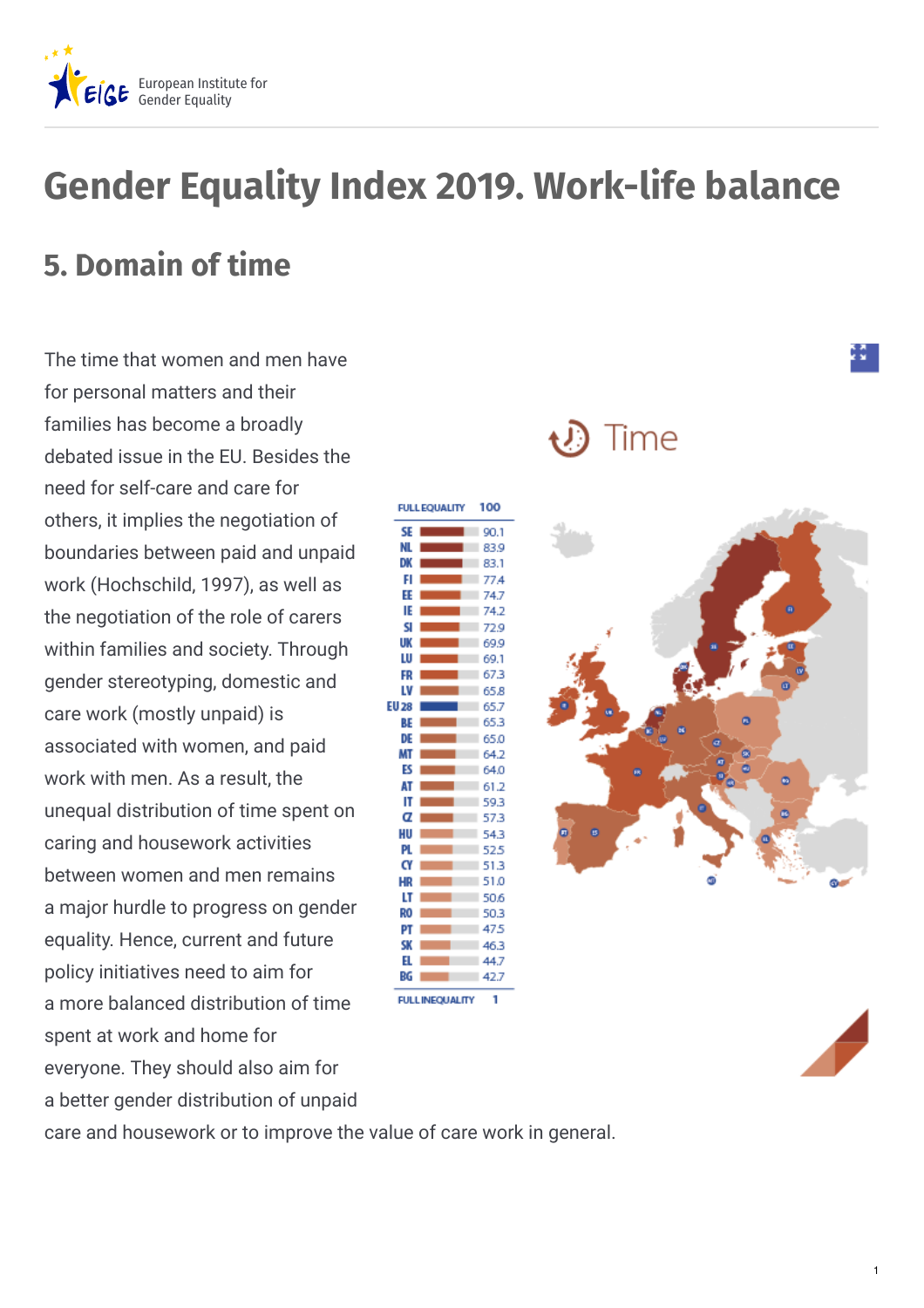The disproportionate amount of time women spend on care and domestic chores impacts upon their participation in employment and opportunities for social, personal and civic activities, reinforcing gender segregation in education and the labour market. It also affects women's employment patterns and prospects by exacerbating their involvement in precarious work, with consequences for gender gaps in pay and pensions (EIGE, 2015c, 2016b, 2017d). Gender inequalities in unpaid labour are all the more relevant as women's overall participation in paid work has increased without a corresponding change in time-use patterns. This means that, on a daily basis, women are increasingly expected to carry the 'double burden' of balancing paid and unpaid activities. As a result, when both are considered, women work an average of 55 hours per week compared to 49 hours worked by men (Eurofound, 2017a, p. 116).

To address the inequalities on caring activities, the European Commission issued a proposal for a directive on work—life balance for parents and carers in 2017. Under the umbrella of the European Pillar of Social Rights, the proposed directive promotes a gender-equal sharing of care responsibilities and establishes 'minimum requirements related to paternity, parental and carers' leave and to flexible working arrangements for parents and workers with caring responsibilities'. The Directive was adopted on 20 June 2019.

#### Structure of the domain of time



The domain of time measures gender inequalities in the allocation of time for care and domestic work and social activities. The first sub-domain of care activities measures gender gaps in women's and men's involvement in the care and/or education of their children, grandchildren and older and disabled people. It also measures their involvement in cooking and housework.